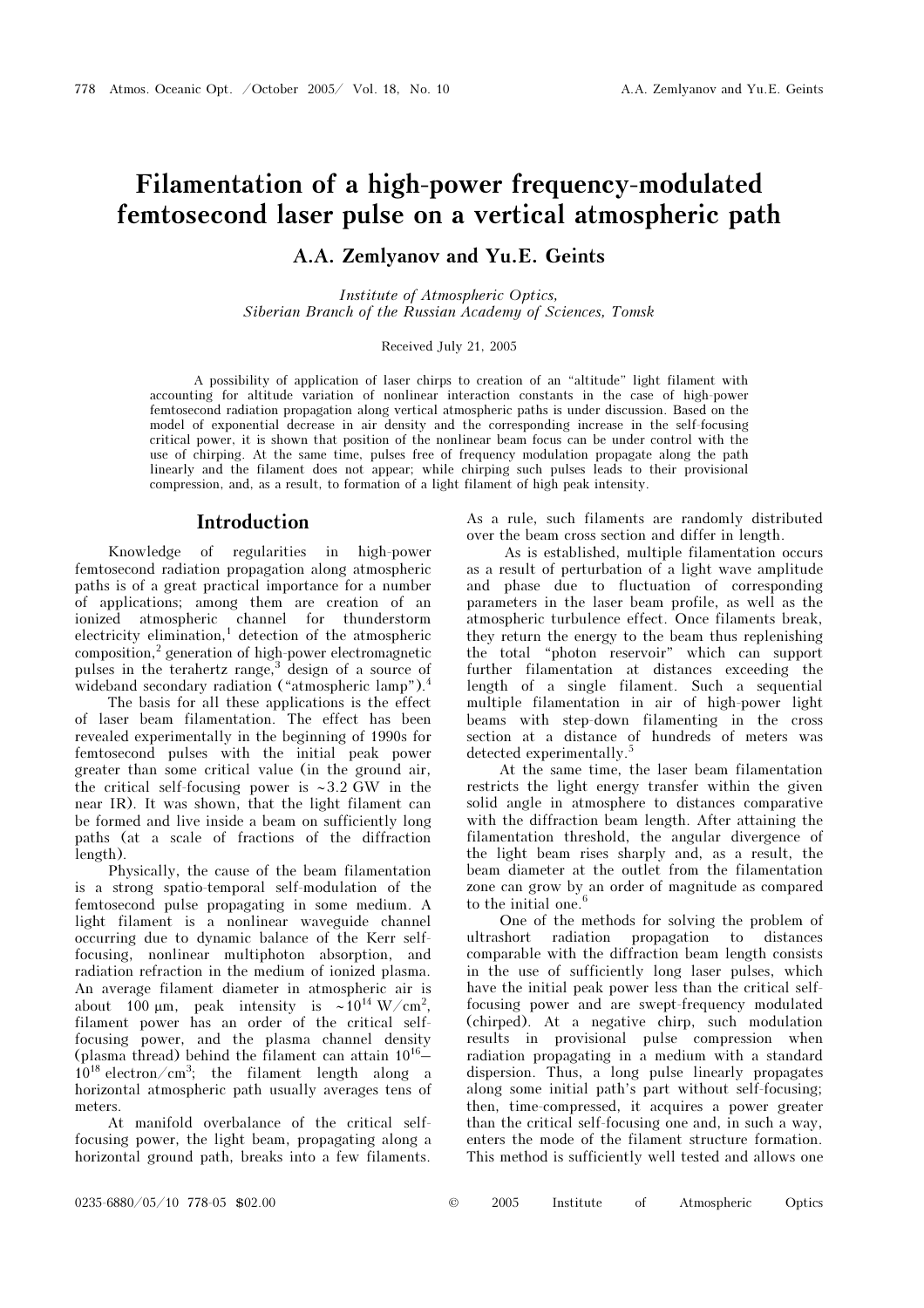to obtain filaments along horizontal atmospheric paths at distances up to 200 m.' Theoretical calculations of non-stationary self-focusing of a frequency-modulated femtosecond laser pulse are presented in Ref. 8.

Operation range of the femtosecond laser sources increases on inclined and vertical paths. Air density decrease with altitude results in exponential increase of the critical self-focusing power as compared to the ground level. Application of the chirp technique makes it possible to control for the position of the beam filamentation zone on a path. Within the framework of the international project Teramobile, experiments with a terawatt Ti:Sapphire laser (beam diameter of 3 cm, radiation wavelength of 800 nm, pulse frequency of 10 Hz) were carried out,<sup>2,9</sup> in which the pulse duration varied from 100 to 600 fs owing to negative chirping. A supercontinuum signal reflected from the layer at a height of 13 km was detected; white-emitting image size at this altitude has shown the beam filamentation to occur at distances far exceeding the beam filamentation length on a horizontal path.

Thus, direct observation of femtosecond terawatt laser pulses propagating along vertical paths proved the possibility of nonlinear atmospheric propagation of high-power ultrashort laser pulses in the vertical direction. Field experiments demonstrated the controllability of parameters of the arising supercontinuum through spatial (telescope focal length varying) and temporal (setting of frequency modulation) pulse focusing. It has been also shown, that a vertical light beam, having formed after the nonlinear focus, has a less angular divergence as compared to horizontal one.

Another important moment is the fact that the beam propagating in the vertical direction kept its intensity irregularities. This shows that the turbulence does not cause there the multiple filamentation, which restricts a concentrated transport of laser energy along horizontal paths.

In this work, the peculiarities of light filament formation at chirped femtosecond pulse propagation along a vertical atmospheric path, i.e., at variation with altitude of nonlinear interaction constants, were theoretically investigated. Simulation results have shown a filament-free propagation of a non-phasemodulated pulse in linear regime. At the same time, the chirping of such pulses results in their temporal compression and, as a consequence, formation of a narrow light filament with a high peak intensity.

# Research technique

Numerical simulation of the femtosecond laser pulses propagation in atmosphere is based, in most cases, on solution of nonlinear Schrödinger equation for a slowly varying electric field envelope (NLSE) or its corrections and modifications (see, for example, Refs. 8, 10, and 11). For proper description of the femtosecond pulse filamentation, a numerical solution

of wave equation in four-dimensional space is necessary. Today, a generalized computation of the kilometer-range propagation of femtosecond radiation seems to be problematic. A  $50 \mu m$  grid pitch is required for spatial filament resolution; hence, covering of 5 initial radii of a 3-cm light beam demands a 3000 × 3000 transverse grid. Accounting for more or less correct time quantization step (∼10 fs) and a corresponding step along the evolutionary variable (∼ 3 μm) results in huge time and space resources required for computations.

Some ways for overcoming these limitations via simplification of the problem formulation are known. Among them are the time integration of the propagation equation resulting in reduction of the problem dimensionality,  $12$  radially-symmetric problem dimensionality,  $\frac{12}{2}$  radially-symmetric equation,<sup>13</sup> and a rough variational approach.<sup>14</sup> However, they result in a loss of important information on interaction of spatial and temporal constituents of a light wave, and the study of temporal focusing of a pulse and its multiple filamentation becomes impossible.

In Ref. 6, evolution of effective parameters of a femtosecond beam at its nonstationary self-acting along a horizontal path under conditions of a single filament formation is studied. Three space domains were differentiated according to stages of radiation self-focusing: a domain of beam transverse compression and filament formation, a domain of sharp extension of the effective beam area behind nonlinear focus, and a domain of quasi-linear diffraction of radiation. At that, new effective light beam parameters (size, length, and divergence) are formed to the end of the second domain, which, in fact, is a boundary of the nonlinearity layer in a medium. These effective parameters are mainly determined by the beam power and weakly depend on its initial focusing. In fact, a new beam propagates in a medium after the nonlinear layer, and the medium itself can be considered as linear for the beam. The results point out to similarity of effects of initial stage of the Gauss pulse nonstationary self-acting when comparing its relative integral parameters.

In this connection, it is interesting to consider the technique of scaling initial conditions for numerical computations, when initially centimeter in diameter beams are converted into millimeter ones and optical path dimensions converted from dozens to hundreds of meters at an invariable height profile of constants of nonlinear interaction. After direct conversion, self-action of a narrow beam with a preset initial profile along the shortened path is calculated, and then, a back scaling of the results is performed by the well-known algorithms. The conversion equivalence and its algorithms, in its turn, are established based on behavior of the light beam effective integral characteristics.

For numerical investigation of the femtosecond laser radiation propagation in a medium, the nonlinear Schrödinger equation for a slowly varying electric field complex amplitude is commonly used.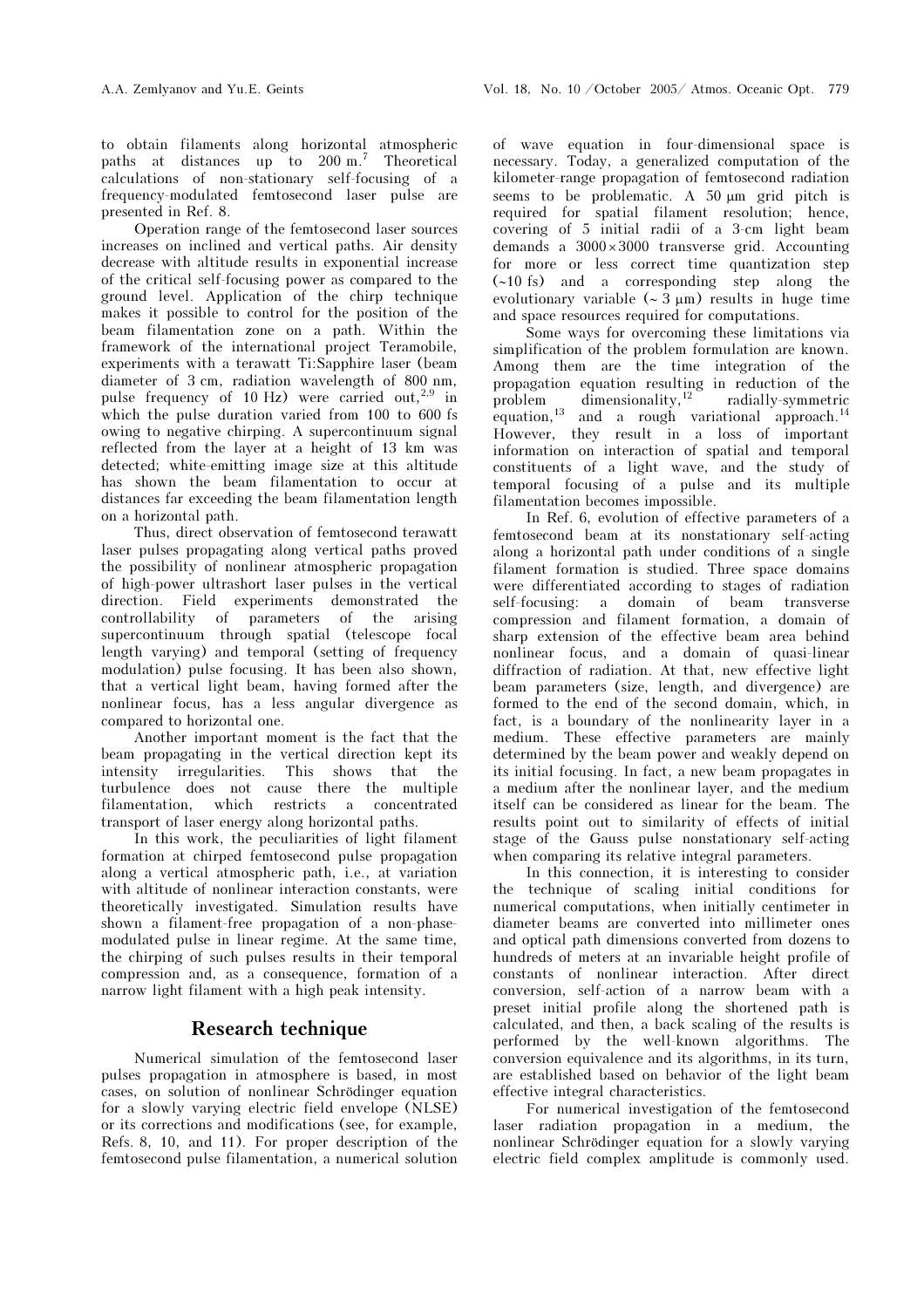The equation has the following form in a system of coordinates moving with the pulse group velocity:

$$
\left\{\frac{\partial}{\partial z} - \frac{i}{2n_0k_0} \nabla_{\perp}^2 + i \frac{k_0''(z)}{2} \frac{\partial^2}{\partial t^2} \right\} U(\mathbf{r}_{\perp}, z; t) - i k_0 n_2(z) \times
$$
  
\n
$$
\times \left\{ (1 - f_{\rm R}) |U|^2 + f_{\rm R} \int_{-\infty}^{\infty} dt' \Lambda(t - t') |U(t')|^2 \right\} U(\mathbf{r}_{\perp}, z; t) +
$$
  
\n
$$
+ \frac{\eta_{\rm cas}}{2} (1 + i \omega_0 \tau_{\rm c}(z)) \rho_{\rm e}(t) U(\mathbf{r}_{\perp}, z; t) +
$$
  
\n
$$
+ \frac{\eta_{\rm MPA}^{(m)}(z)}{2} |U|^{2m-1} U(\mathbf{r}_{\perp}, z; t) = 0,
$$
 (1)

where  $U(\mathbf{r}_{\perp}, z; t)$  is the complex envelope;  $\omega_0$  is the central frequency of laser radiation;  $k_0 = n_0 \omega_0 / c$  is the wave number at the central frequency;  $k_0'' = \frac{\partial^2 k}{\partial \omega^2}$ is the group velocity dispersion;  $k$  is the wave number at  $\omega$ -frequency;  $n_2$  is the coefficient in a nonlinear addition to the gas refraction index  $n_0$ ;  $f_R$ is the specific fraction of the delayed Kerr effect with the response function  $\Lambda(t-t')$  in the total change of the nonlinear refractive index (usually, the damped oscillator model is used with the frequency  $\Omega_R$  = 20 THz and a time constant of ∼70 fs (Ref. 15);  $\tau_c = 350$  fs is the characteristic electron collision time;  $\eta_{\text{MPA}}^{(m)}$  and  $\eta_{\text{cas}}$  are the rates of the mphoton and cascade gas ionization, respectively. Equation (1) accounts for the light wave diffraction in the presence of frequency air dispersion, as well as the main physical mechanisms of the medium nonlinearity for ultrashort radiation: instantaneous and delayed Kerr effects, radiation absorption and refraction by plasma produced as a result of gas ionization.

The evolution of local concentration of free plasma electrons  $\rho_e$  was described by the rate equation chosen in accordance with the quasiequilibrium plasma model neglecting losses for recombination:

$$
\frac{\partial \rho_{\rm e}}{\partial t} = \frac{\eta_{\rm MPA}^{(m)}}{m \hbar \omega_0} |U|^{2m} + \frac{\eta_{\rm cas}}{\Delta E_{\rm i}} \rho_{\rm e} |U|^2, \qquad (2)
$$

where  $\Delta E_i$  is the effective ionization potential of air atoms.

Further, a chirped pulse with the Gaussian time profile will be considered: <sup>1</sup> is the effective ionization potential<br>her, a chirped pulse with the Gaussia<br>
<sup>1</sup> 1 be considered:<br>
<sup>1</sup> −  $t^2/t_p^2(1 + ib)$ 

$$
U(\mathbf{r}_{\perp}, z = 0; t) = \tilde{U}(\mathbf{r}_{\perp}, 0) \exp\{-t^2/t_p^2(1+ib)\}, \quad (3)
$$
  

$$
\tilde{U}(\mathbf{r}_{\perp}, 0) = \exp\{-\frac{\mathbf{r}_{\perp}^2}{2} \left(1 + \frac{ik_0}{2}\right)\}
$$

where

$$
\tilde{U}(\mathbf{r}_{\perp},0) = \exp\left\{-\frac{\mathbf{r}_{\perp}^2}{2R_0^2}\left(1+\frac{ik_0}{F}\right)\right\}
$$

is the transversal beam profile, Gaussian on the space coordinate r⊥ with the initial curvature of phase front F; b is the chirping parameter, and  $t_p$  is the initial pulse duration.

# Altitude model of parameters and the estimates

Consider the altitude model of parameters in Eq.  $(1)$ . The model of altitude behavior of nonlinear interaction constants  $\eta_{\text{MPA}}^{(m)}$ ,  $\eta_{\text{cas}}$ ,  $k_{\omega}^{\prime}$ ,  $n_2$ ,  $\tau_c$  is determined by corresponding models of atmospheric pressure and temperature. As is known, the barometric dependence of air molecule concentration  $N$  on the altitude  $h$  holds for the Earth atmosphere:

$$
N(h) = N(h = 0 \text{ km}) \exp\left(-\frac{gh}{R_g T(h)}\right) \simeq N_0 \exp\left(-\frac{h}{h^*}\right),\tag{4}
$$

where g is the gravitation acceleration;  $R<sub>g</sub>$  is the specific gas constant; T is temperature;  $h^* \approx 6.8$  km is the atmospheric heterogeneity layer. Correspondingly, in the first approximation, suppose a similar behavior of the altitude dependence of the constants under consideration:

$$
\zeta(h) = \zeta(0) \exp(-h/h^*) \equiv \zeta(0) G(h),
$$

where  $\zeta$  is any coefficient of the above listed. At that, the critical self-focusing power of a laser beam  $P_c = \lambda_0^2 / 2 \pi n_0 n_2$  rises exponentially with altitude.

Let us find conditions for the parameter  $b$ , under which the initially "precritical" pulse

$$
\eta_0 = P_0/P_c(h = 0) \le 1\,,
$$

where  $P_0$  is the initial beam power, becomes selffocusing  $(\eta(z) > 1)$  along a vertical path in the region of the beam linear focus  $F \approx L_R$ , where  $L_R$  is the Rayleigh length being half as large as the diffraction length  $L_{\text{dif}} = k_0 R_0^2$ .

From Eq. (1), integrating over the transverse beam profile and neglecting the plasma generation and the Kerr effect in the linear section, we obtain:

\n The equation is given by:\n 
$$
\text{arg}(\hat{z}) = \left[ \frac{P_0(z)}{P_c(z)} \right]^2 = G^{-2}(z) \left\{ D_0^2 \overline{G}^2 + \left( 1 - D_0 b \overline{G} \right)^2 \right\} \geq 1,
$$
\n

where

$$
D_0 = L_{\rm R} \frac{k_{\rm o}''}{t_{\rm p}^2}\Big|_{z=0}; \ \ \bar{G} = 1/L_{\rm R} \int_0^{L_{\rm R}} G(z) dz.
$$

Solving the equation for  $b$ , we obtain a sufficient condition for "time self-focusing" along a vertical path:

$$
|b| \ge \frac{1}{D_0 \overline{G}} \Big( 1 - \sqrt{\eta_0^2 G^2(z) - D_0^2 \overline{G}^2} \Big); \text{ sign}(b) < 0. \quad (5)
$$

The possibility itself to operate under precritical power  $(\eta > 1)$  due to time pulse compression in the  $z \approx L_R$  zone follows from nonnegativity of the root in Eq. (5) and is defined from the sufficient condition for "time self-focusing":

$$
\frac{P_0(0)t_p^2}{R_0^2} \ge P_{\rm c}(0)k_0k''_{\rm o}(0)\overline{G}.
$$
 (6)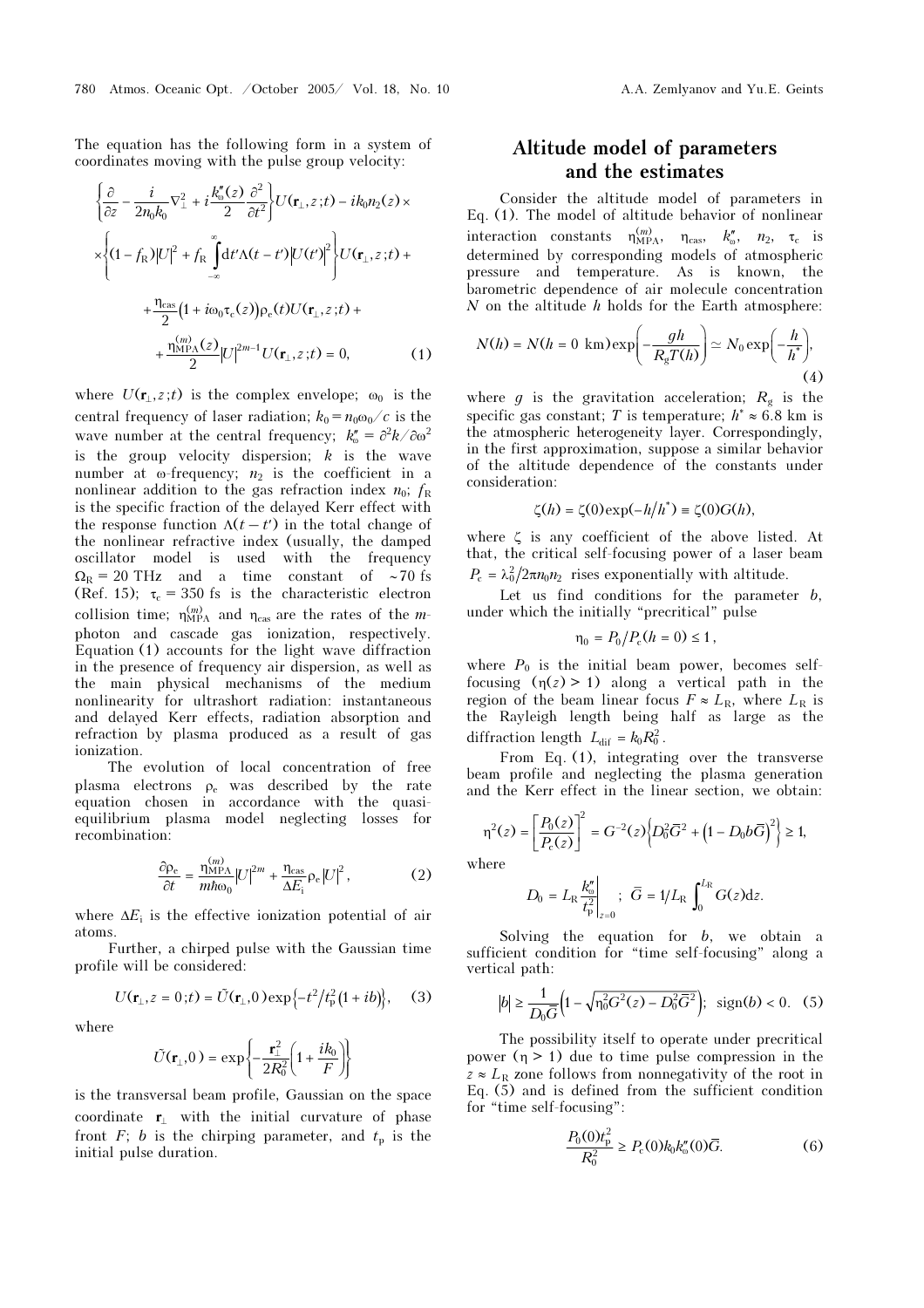Equation (6) connects the laser pulse initial parameters with physical characteristics of the propagation medium. Thus, for example, a Ti:Sapphire-laser pulse of 800 fs with a beam of a 4 cm radius  $(L_R \simeq 6 \text{ km})$  and the precritical power  $P_0 = 0.94 P_c$  becomes self-focusing along a vertical path in the region  $z \approx L_R$  at an initial negative chirp  $|b| \geq 3$ .

## Calculation results

To study dynamics of the altitude filament formation, Eqs.  $(1)$  and  $(2)$  were solved through splitting the initial problem into physical factors. Self-action in atmospheric air of a chirp laser pulse with the Gaussian spatiotemporal profile (3) was simulated at the following parameters:  $\lambda_0 = 810 \text{ nm}$ ,  $t_p$  = 800 fs,  $R_0$  = 1 cm, initial curvature radius of the phase front  $F = 2L_R$ , peak power  $P_0 = 0.9P_c$ . Decrease of air density with altitude according to Eq. (4) was taken into account. The laser pulse propagation was simulated along equivalent shortened vertical and horizontal paths of 400 m in length that almost agrees with the Rayleigh beam length with a chosen initial radius of 1 cm. For definiteness, the height of the atmosphere inhomogeneity layer  $h^* = L$  was taken.

Figure 1 shows variations of relative radius of the laser beam propagating along different air paths.



Fig. 1. Relative radius of a chirped beam propagating along the ground horizontal  $(1)$  and vertical  $(2)$  air paths at the frequency modulation parameter  $b = -50$ ; (3) is the unchirped pulse.

As is seen, in the absence of frequency modulation, the pulse with precritical power does not form a filament (curve 3 in Fig. 1) but propagates under conditions close to linear diffraction. At the same time, the pulse chirping results in its temporal compression (Fig. 2), sharp rise of the peak intensity (Fig. 3), and, as a consequence, self-focusing and filamentation (horizontal parts of curves 1 and 2 in Fig. 1).

The beam filamentation begins earlier and the filament is more extent at a horizontal path under

stable nonlinearity parameters than at zenith operation of the laser source.

Thus, it is quite possible to control a nonlinear focus position on vertical paths and move it to distances of the order of the atmospheric inhomogeneity layer  $h^*$  with the help of chirping. Radiation filamentation at high altitudes  $L \gg h^*$ requires extremely large values of frequency modulation, that can present a serious technical problem.





Fig. 3. Peak radiation intensity, normalized to the initial one, propagating along a vertical air path for a pulse with frequency modulation  $(b = -50)$  (1) and without modulation (2).

### Acknowledgments

This work was financially supported by the Russian Foundation for Basic Research (Grant No. 03-05-64228), the Program "Femtosecond Optics and Physics of Superstrong Laser Fields" of the Russian Academy of Sciences, multipurpose integration project No. 12 of the Presidium of Siberian Branch of the Russian Academy of Sciences, and Project 2.9 of